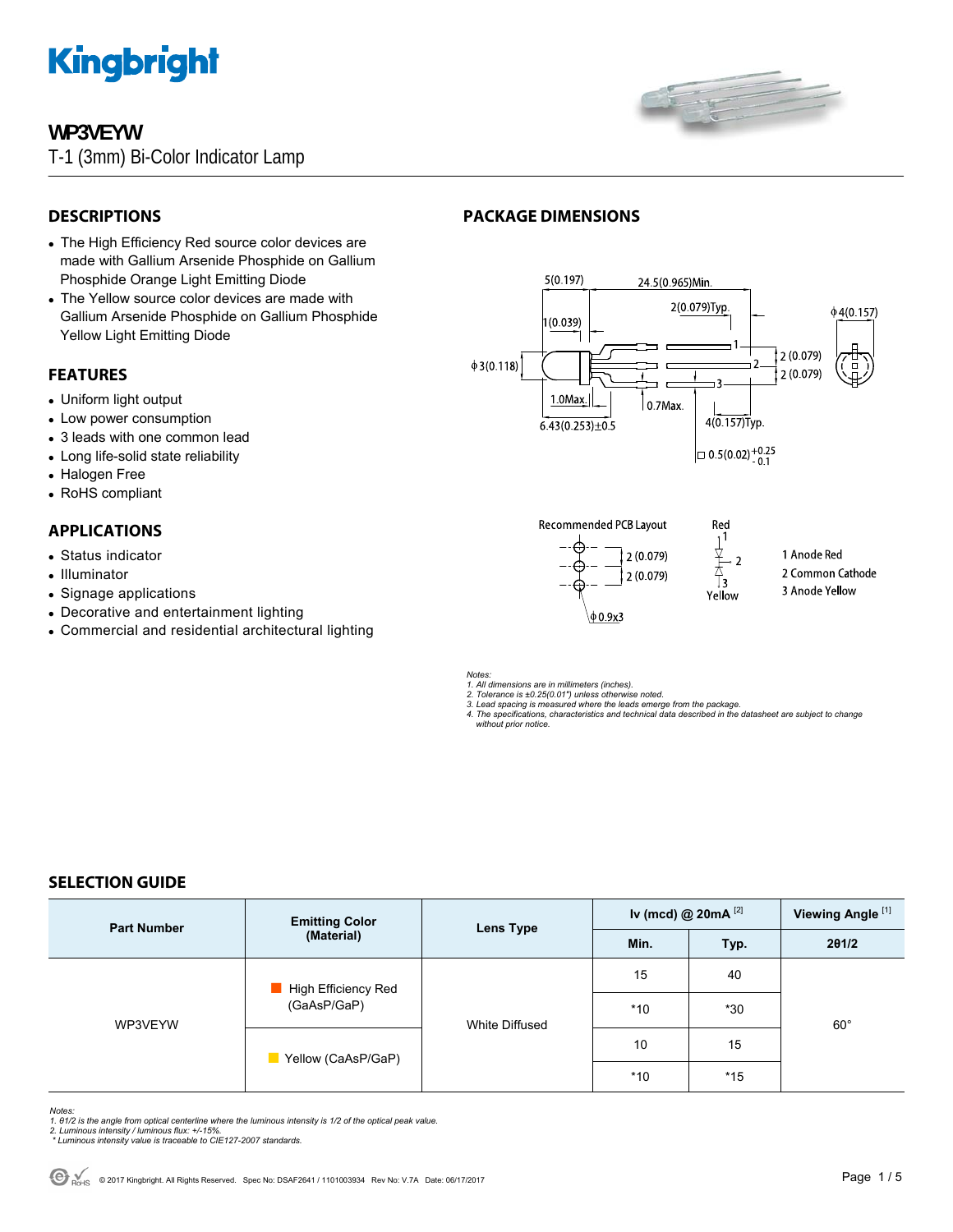## **ELECTRICAL / OPTICAL CHARACTERISTICS at T<sub>A</sub>=25°C**

|                                                     | Symbol                     |                                      | Value      |                          | <b>Unit</b> |
|-----------------------------------------------------|----------------------------|--------------------------------------|------------|--------------------------|-------------|
| <b>Parameter</b>                                    |                            | <b>Emitting Color</b>                | Typ.       | Max.                     |             |
| Wavelength at Peak Emission $I_F$ = 20mA            | $\Lambda_{\rm peak}$       | <b>High Efficiency Red</b><br>Yellow | 627<br>590 | $\overline{\phantom{0}}$ | nm          |
| Dominant Wavelength $I_F = 20 \text{mA}$            | $\lambda_{\text{dom}}$ [1] | <b>High Efficiency Red</b><br>Yellow | 617<br>588 |                          | nm          |
| Spectral Bandwidth at 50% Φ REL MAX<br>$I_F = 20mA$ | Δλ                         | <b>High Efficiency Red</b><br>Yellow | 45<br>35   |                          | nm          |
| Capacitance                                         | C                          | <b>High Efficiency Red</b><br>Yellow | 15<br>20   |                          | pF          |
| Forward Voltage $I_F$ = 20mA                        | $V_F$ <sup>[2]</sup>       | High Efficiency Red<br>Yellow        | 2<br>2.1   | 2.5<br>2.5               | v           |
| Reverse Current ( $V_R$ = 5V)                       | $\mathsf{I}_{\mathsf{R}}$  | High Efficiency Red<br>Yellow        |            | 10<br>10                 | ν           |

*Notes:* 

1. The dominant wavelength (λd) above is the setup value of the sorting machine. (Tolerance λd : ±1nm. )<br>2. Forward voltage: ±0.1V.<br>3. Wavelength value is traceable to CIE127-2007 standards.<br>4. Excess driving current and /

#### **ABSOLUTE MAXIMUM RATINGS at T<sub>A</sub>=25°C**

|                                         |                          | Value                      |        |             |  |
|-----------------------------------------|--------------------------|----------------------------|--------|-------------|--|
| <b>Parameter</b>                        | Symbol                   | <b>High Efficiency Red</b> | Yellow | <b>Unit</b> |  |
| Power Dissipation                       | $P_D$                    | 75                         | 75     | mW          |  |
| Reverse Voltage                         | $V_R$                    | 5                          | 5      | $\vee$      |  |
| Junction Temperature                    | $T_i$                    | 125                        | 110    | $^{\circ}C$ |  |
| <b>Operating Temperature</b>            | $T_{op}$                 | $-40$ to $+85$             |        | $^{\circ}C$ |  |
| Storage Temperature                     | $T_{\text{stg}}$         | $-40$ to $+85$             |        | $^{\circ}C$ |  |
| DC Forward Current                      | IF.                      | 30                         | 30     | mA          |  |
| Peak Forward Current                    | $I_{FM}$ <sup>[1]</sup>  | 160                        | 140    | mA          |  |
| Electrostatic Discharge Threshold (HBM) | $\overline{\phantom{a}}$ | 8000                       | 8000   | $\vee$      |  |
| Lead Solder Temperature <sup>[2]</sup>  |                          | 260°C For 3 Seconds        |        |             |  |
| Lead Solder Temperature <sup>[3]</sup>  |                          | 260°C For 5 Seconds        |        |             |  |

Notes:<br>1. 1/10 Duty Cycle, 0.1ms Pulse Width.<br>2. 2mm below package base.<br>4. Relative humidity levels maintained between 40% and 60% in production area are recommended to avoid the build-up of static electricity – Ref JEDEC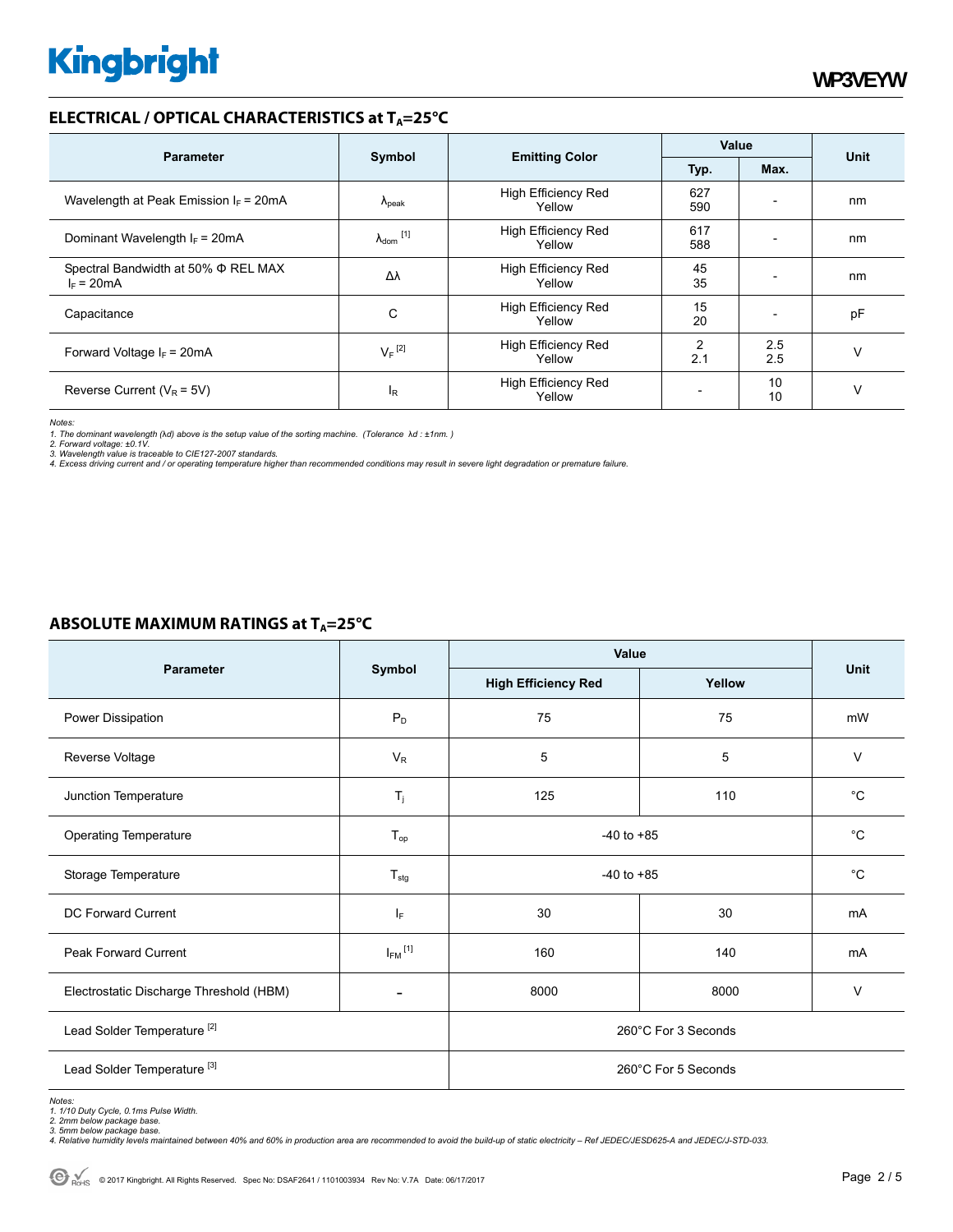# **Kingbright**

## **TECHNICAL DATA**



Luminous intensity normalised

uminous intensity normalised

#### **SPATIAL DISTRIBUTION**



**Forward Current vs. Forward Voltage** 50  $T_a = 25 °C$ 40 Forward current (mA) Forward current (mA) 30 20 10  $\Omega$ 

1.5 1.7 1.9 2.1 2.3 2.5

Forward voltage (V)

#### 0.0 0.5 1.0 1.5 2.0 2.5 0 10 20 30 40 50  $T_a = 25 °C$ at 20mA **Luminous Intensity vs. Forward Current**

Forward current (mA)

 $T_a = 25 °C$ 

**Luminous Intensity vs. Forward Current**

0 10 20 30 40 50

Forward current (mA)

50  $(mA)$ 

**HIGH EFFICIENCY RED**

**Forward Current Derating Curve Luminous Intensity vs. Ambient Temperature**



**YELLOW**

**Forward Current Derating Curve Luminous Intensity vs.** 



**Ambient Temperature**



**RECOMMENDED WAVE SOLDERING PROFILE** 

1.5 1.7 1.9 2.1 2.3 2.5

Forward voltage (V)

Forward current (mA)

Forward current (mA)

 $T_a = 25 °C$ 

**Forward Current vs. Forward Voltage**



 $0.0$ 0.5 1.0 1.5 2.0 2.5

Luminous intensity normalised at 20mA

Luminous intensity normalised

*Notes:* 

- *1. Recommend pre-heat temperature of 105°C or less (as measured with a thermocouple attached to the LED pins) prior to immersion in the solder wave with a maximum solder bath temperature of 260°C*
- 
- *2. Peak wave soldering temperature between 245°C ~ 255°C for 3 sec (5 sec max). 3. Do not apply stress to the epoxy resin while the temperature is above 85°C.*
- *4. Fixtures should not incur stress on the component when mounting and during soldering process. 5. SAC 305 solder alloy is recommended. 6. No more than one wave soldering pass.*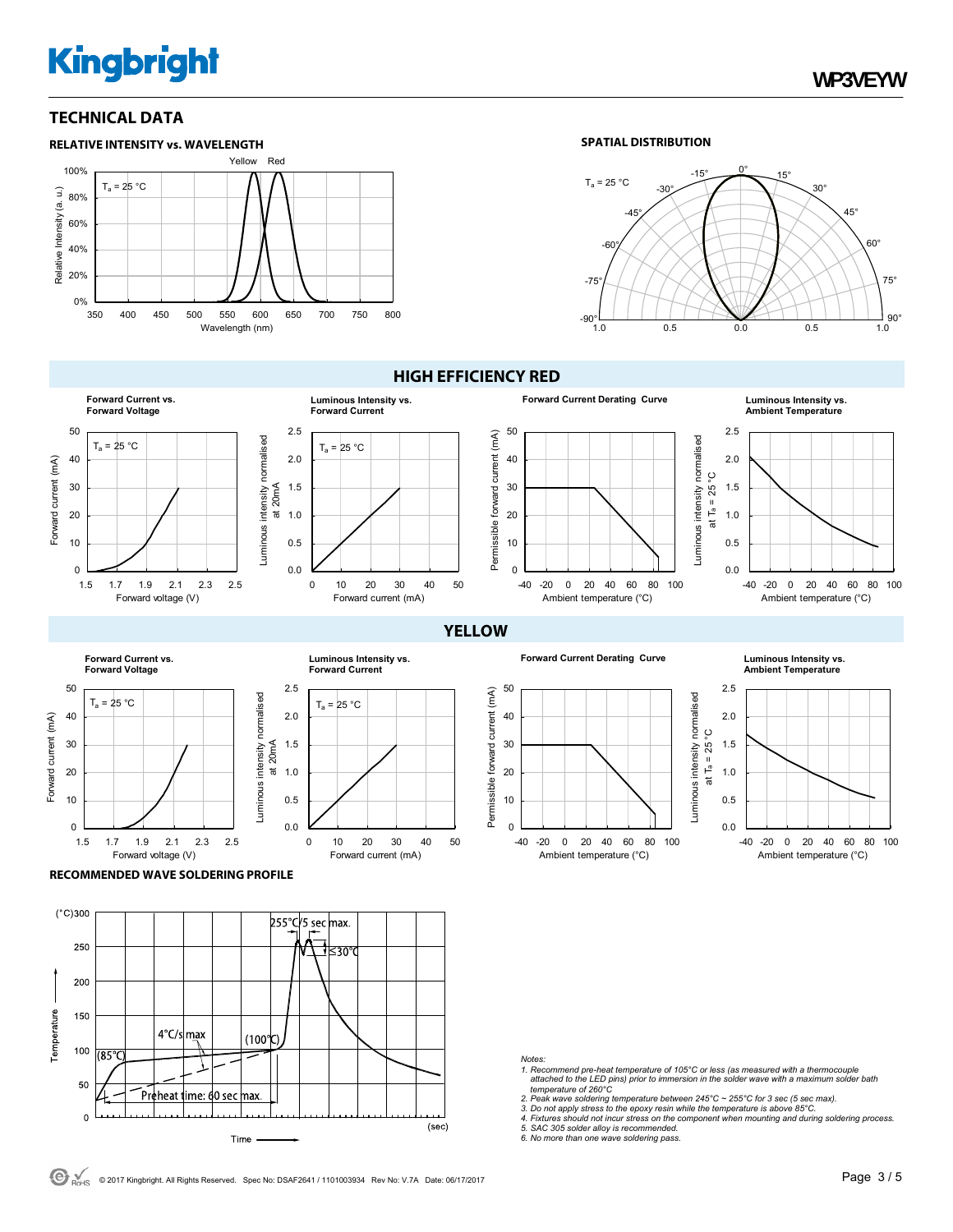# **Kingbright**

# **PACKING & LABEL SPECIFICATIONS**



## **PRECAUTIONS**

#### **Storage conditions**

- 1. Avoid continued exposure to the condensing moisture environment and keep the product away from rapid transitions in ambient temperature.
- 2. LEDs should be stored with temperature  $\leq 30^{\circ}$ C and relative humidity < 60%.
- 3. Product in the original sealed package is recommended to be assembled within 72 hours of opening. Product in opened package for more than a week should be baked for 30 (+10/-0) hours at 85  $\sim$  100 $^{\circ}$ C.

## **LED Mounting Method**

1. The lead pitch of the LED must match the pitch of the mounting holes on the PCB during component placement. Lead-forming may be required to insure the lead pitch matches the hole pitch. Refer to the figure below for proper lead forming procedures. *Note 1-3: Do not route PCB trace in the contact area between the leadframe and the PCB to prevent short-circuits.* 



2. When soldering wires to the LED, each wire joint should be separately insulated with heat-shrink tube to prevent short-circuit contact. Do not bundle both wires in one heat shrink tube to avoid pinching the LED leads. Pinching stress on the LED leads may damage the internal structures and cause failure.



LED

 $(Fig. 1)$ 

Spacer

 $\nabla$ 

 $(Fig. 2)$ 



- 3. Use stand-offs *(Fig.1)* or spacers *(Fig.2)* to securely position the LED above the PCB.
- 4. Maintain a minimum of 3mm clearance between the base of the LED lens and the first lead bend *(Fig. 3 ,Fig. 4).*
- 5. During lead forming, use tools or jigs to hold the leads securely so that the bending force will not be transmitted to the LED lens and its internal structures. Do not perform lead forming once the component has been mounted onto the PCB. *(Fig. 5 )*

LED